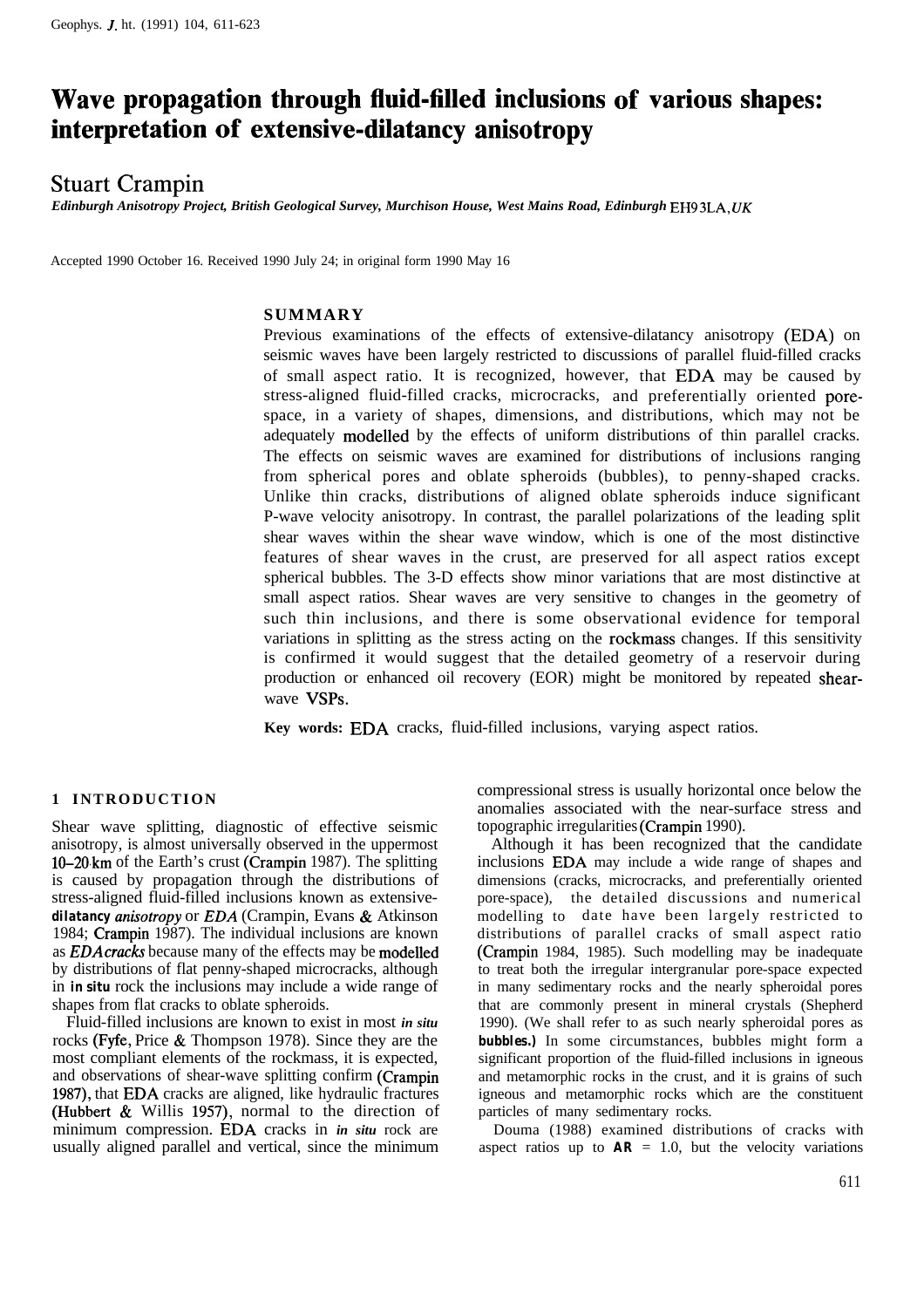were plotted as separate planar sections for each of the split shear waves. Interpretation of shear-wave splitting depends on identifying the spatial patterns of three critical parameters: (1) the polarizations of the leading (faster) split shear wave; (2) the time delay (velocity difference) between the split shear waves; and (3) the contact points of the two shear wave velocity surfaces (in point-, kiss-, and line-singularities, Crampin 1989). Information about these parameters cannot easily be obtained from Douma's separate plots of velocity variations.

[Note also that Douma uses the average density  $\rho_a = (1 - \phi)\rho_m + \phi\rho_f$  of the solid, inclusive of the inclusions, to calculate the seismic velocities, where  $\rho_m$  and  $\rho_f$  are the densities of the matrix rock and the pore fluid, respectively, and  $\phi$  is the volume concentration of the inclusions. He uses effective elastic constants obtained by various applications of the technique of Eshelby (1957), and modifying the density in this *ad hoc* way is not necessarily correct, any more than the average rigidity, say, gives a good estimate of the effective rigidity (J. A. Hudson, private communication). Eshelby's calculations were for a static system in which density plays no role, and the expressions for the effective parameters derived for these techniques can be used as a low-frequency approximation. Thus, the correct first-order approximation for density in calculations of the velocities of low-frequency waves (wavelengths much larger than the crack dimensions) through low-density cracks is the value of density in the matrix rock. The correct density used to obtain seismic velocities through rock with distributions of aligned inclusions of high porosity has not yet been investigated, but the effect is likely to be frequency dependent.]

Douma & Crampin (1990) examine the effects of changes in aspect ratio on (particularly) shear-wave particle displacements. This paper, is a systematic examination of the effects on the three parameters (polarizations, time delays, and singularities) of distributions of preferentially aligned water-filled inclusions of different shapes to find out what information about the properties of the inclusions can be inferred from the behaviour of seismic waves. The paper presents numerical models of the properties of seismic waves propagating through uniform distributions of a variety of inclusions ranging from flat penny-shaped cracks to shperes and oblate spheroids (bubbles), and through mixtures of cracks and bubbles.

Note that the expressions used to refer to waves in anisotropic rocks have been defined in Crampin (1989), and will not be repeated here.

# **2 MODELLING FORMULATIONS**

Hudson (1980, 1981) used Eshelby's (1957) technique for calculating the effects on seismic waves of scattering at ellipsoidal inclusions. Hudson developed algebraic formulae for the first- and second-order effects on elastic constants of uniform distributions of aligned gas-filled (dry) and liquid-filled cracks of small aspect ratio. These formulations have been used by Crampin (1984) and others to model, apparently satisfactorily, the velocity- and attenuationanisotropy of seismic waves propagating through EDA cracks in the crust. Note however, that these formulations

have not been verified experimentally, although it has been established experimentally that shear-wave splitting does occur in both sedimentary (Rai  $&$  Hanson 1988) and igneous (Nur & Simmons 1969) rock samples subject to uniaxial compressional stress. The detailed matching of synthetic seismograms to observed waveforms in VSP experiments (Bush  $&$  Crampin 1987) suggests that the theoretical formulations are at least approximately correct.

Nishizawa (1982) also used Eshelby's (1957) technique to develop a general iterative procedure for determining the effects on seismic waves of scattering caused by distributions of elipsoidal inclusions for aspect ratios ranging from very small (flat cracks), through unity (spherical bubbles), to very large (needle-shaped inclusions). Hudson's formulations are valid for cracks of small dimensions relative to seismic wavelengths and for relatively weak distributions of cracks (CD  $\leq$  0.1, that is differential shear-wave anisotropy  $\leq 10$ per cent, say, where crack density CD =  $N\cancel{\ell}^2/v$  and N is the  $\cancel{\ell}^3$ number of cracks of radius *a* in volume v). Nishizawa claims his formulations are valid for strong crack distributions.

With these limitations, the first- and second-order velocity variations are insensitive to the dimensions of the inclusions. The attenuation caused by scattering is more sensitive to crack dimensions (Hudson 1981). However, since the dimensions of EDA cracks are expected to range from perhaps a few microns in igneous and metamorphic rocks to submillimetre in sedimentary rocks, while the seismic wavelengths are of the order of tens of hundreds of metres, the effects on attenuation caused by scattering are likely to be small and will not be discussed here. Nishizawa's formulation does not model attenuation.

Douma (1988) compared Nishizawa's iterative procedure for small aspect ratios cracks with the algebraic formulations of Hudson (1980, 1981), and found the two procedures gave similar results for cracks with crack density  $CD \leq 0.05$  and aspect ratios up to  $AR = d/a = 0.3$ , where *d* is the half thickness and *a* is the radius of the cracks. In this paper, Douma's program (Douma 1988) is used to calculate Nishizawa's procedure for the effects of distributions of oblate spheroids (bubbles) with aspect ratios greater than or equal to 0.2. Hudson's formulations, following Crampin (1984), are used to calculate the effects of flat cracks with aspect ratios less than 0.2.

This paper discusses the effects of three types of uniform distributions of EDA cracks that could cause the shear-wave splitting observed in the crust (Crampin 1987): aligned flattened bubbles; parallel cracks; and aligned mixtures of bubbles and cracks (there may be two distinct populations of crack shapes in some rocks).

The Appendix shows the variations of waves through a fourth (simple) uniform distribution that can produce transverse isotropy: aligned elongated spheroids with aspect ratios greater than one. Such inclusions sometimes occur, possibly as an intermeidate stage, in the healing of flat cracks in igneous and metamorphic rocks (Smith & Evans 1984), but this is unlikely; the Appendix is included for completeness. Note that elongated spheroids would lead to the polarizations of the leading split shear waves being aligned parallel to the direction of the maximum compressional stress within the shear-wave window, similar to those through parallel vertical cracks, as is observed in the Earth's crust (Crampin 1987).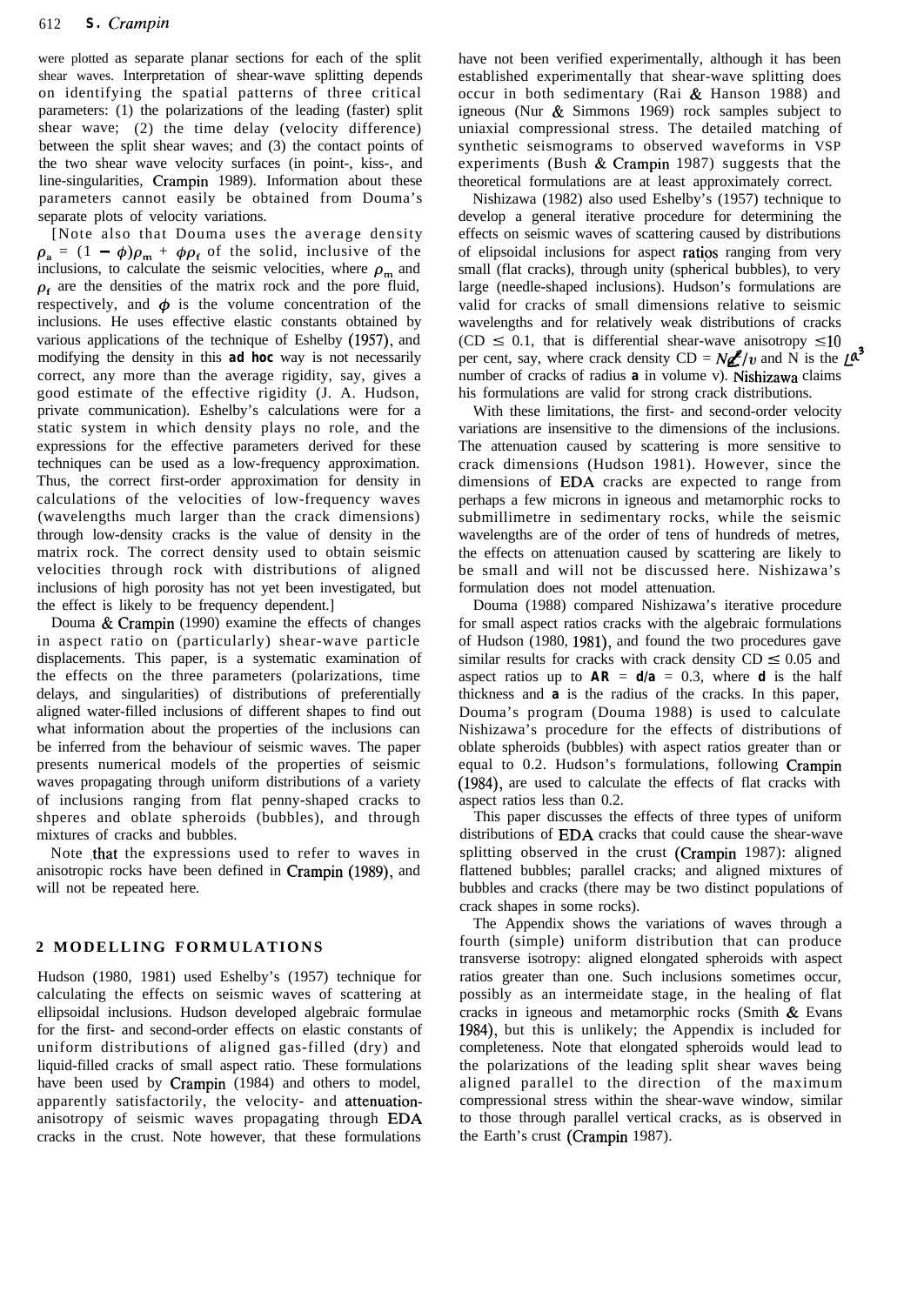#### **3 PROPAGATION THROUGH INCLUSIONS RANGING FROM SPHERICAL BUBBLES TO FLAT CRACKS**

#### **3.1 Variations in the plane perpendicular to the crack face**

Figure 1 shows the velocity variations of seismic waves propagating through water-filled inclusions with aspect ratios ranging from  $AR = 1.0$  (spherical bubbles) to  $AR = 0.001$  (flat cracks) at three crack densities (a)  $CD = 0.1$ , (b) 0.05, and (c) 0.01. The variations are shown over the same range of velocities so that the results may be easily 'compared. All inclusions are in an isotropic matrix rock. The minor axes of the bubbles, and the normals to the crack faces are taken to be parallel. Each system of cracks is transversely isotropic (possesses hexagonal symmetry) and is effectively anisotropic to seismic waves. Consequently, three *plane waves* with mutually perpendicu-

lar polarizations may radiate in all directions of *phasevelocity* propagation (Crampin 1981). In general, there may also be three (or more) rays travelling in all directions of *group-velocity* propagation along seismic rays with *curved wavefronts,* but in this case the polarizations of the split shear waves will not be strictly orthogonal (Crampin 1981, 1989).

These three waves are an approximately radially polarized quasi-longitudinal wave,  $qP$ , and two quasi-shear waves, qSP and *qSR,* polarized (P)arrallel and at (R)ight angles, respectively, to the plane through the crack normals. [Note that the *qSR-wave* is strictly polarized perpendicular to the ray path and the *'q'* may be omitted, Crampin (1989).] The two shear waves can be easily distinguished in the velocity variations, as  $qSP$  has a cos 48 variation with angle from the symmetry axis, whereas *qSR* has a cos 28 variation. The velocity variations of the two split shear waves intersect [in line-singularities, Crampin (1989)]. The direction of this intersection changes with the aspect ratio, with the changes



Fiire 1. Variations of seismic body-wave velocities over a quadrant of directions through distributions of aligned water-filled inclusions with aspect ratios ranging from  $AR = 0.001$  to  $AR = 1.0$  at crack densities of (a) CD = 0.1, (b) CD = 0.05, and (c) CD = 0.01. The uncracked isotropic matrix material has velocities  $V_p = 5.8$  and  $V_s = 3.349$  km s<sup>-1</sup> and density  $\rho = 2.6$  g cm<sup>-3</sup>. The liquid in the inclusions is water with velocity 1.5 km  $s^{-1}$ . The variations are shown over a quadrant of directions from parallel  $(0^{\circ})$  to perpendicular (90") to the axis of symmetry (crack normal or minor axis of spheroid). The solid upper line is the phase velocity and the broken lower line is the group velocity, which is joined to the appropriate phase velocity every  $10^{\circ}$  of phase velocity. The waves in (a) are labelled *qP*, for the approximately longitudinally polarized quasi-P-wave, and *qSP* and *qSR,* for the two quasi-shear waves polarized (P)arallel and at (R)ight angles to the plane through the symmetry axis. The  $P$ - and S-wave velocities in the isotropic structure  $(AR = 1.0)$  are labelled  $P$  and S, respectively.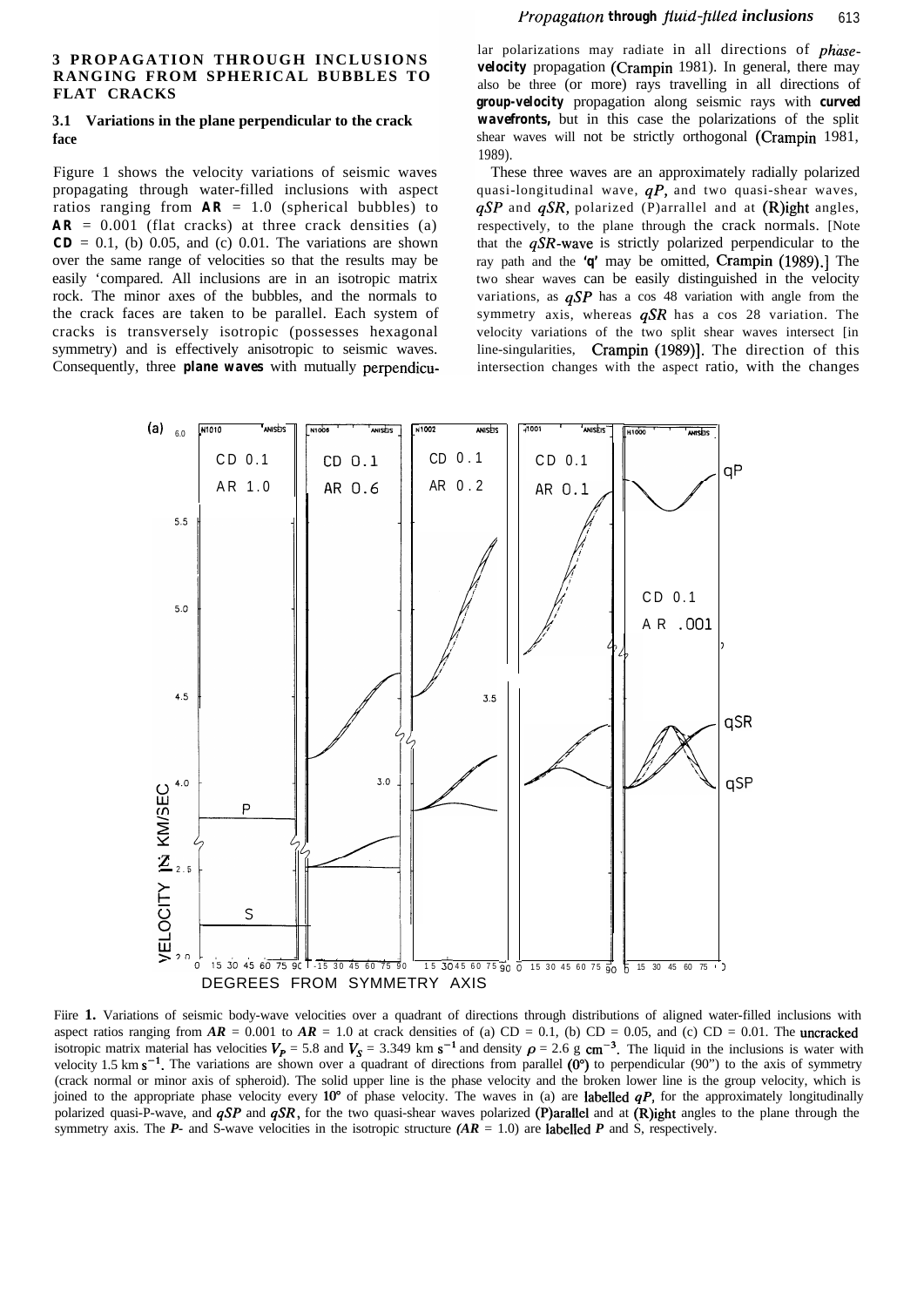

**Figure 1. (continued)**

being most marked at small aspect ratios. The planar variations at small aspect ratios are shown in more detail in Fig. 2 for a crack density of *CD = 0.05.*

The crack densities of 0.1, 0.05, and 0.01 in Fig. 1 are equivalent to inclusions with diameters of 0.92, 0.74, and 0.44, respectively, in each unit cube. These crack densities yield differential shear-wave anisotropies for thin cracks which span those typically observed in sedimentary basins (Crampin *et al.* 1986b), and in igneous (Roberts & Crampin 1986) and metamorphic rocks (Crampin & Booth 1985) in the crust. Table 1 lists the percentages of anisotropy  $[(V_{\text{max}} - V_{\text{min}}) \times 100/V_{\text{max}}$ , Crampin (1989)] and porosity associated with the distributions of inclusions in Fig. 1. The porosities depend principally on the proportion of large aspect ratio cracks in the rock and again span those commonly observed in crustal rocks. It is worth noting that the velocities of the isotropic distributions of spheroidal inclusions (left-hand sides of Fig. la, b and c) also span the velocities of many particulate sedimentary rocks, such as sandstones. This suggests that a major component of the velocities in such rocks, for any given mineralogy, is determined by the scattering at the intergranular porespace.

#### **3.2 Effects on P-wave propagation**

In general, the velocity of both  $qP$ - and  $qS$ -waves decreases as the aspect ratio, and hence porosity, increases at any given crack density without changing the average relative difference between the velocities-the Poisson's ratio of the isotropic distribution of spherical bubbles *(AR =* 1.0) is the same ( $\sigma = 0.25$ ) as that of the uncracked rock matrix. As the aspect ratio increases, the amplitude of cos  $2\theta$  variation of the  $qP$ -wave velocity-anisotropy increases from being small for flat cracks (which have cos 48 variations), reaches a maximum at about  $AR = 0.2$  with significant  $qP$ -wave velocity anisotropy, and then decreases to zero for distributions of spherical bubbles  $(AR = 1.0)$ , when the rock is isotropic.

#### **3.3 Effects on shear-wave propagation**

In general, both the percentage of shear-wave velocityansiotropy and differential shear-wave ansiotropy decrease as the aspect ratio increases leading to isotropy for distributions of spherical bubbles. The two split shear waves, however, behave differently. The velocity-anisotropy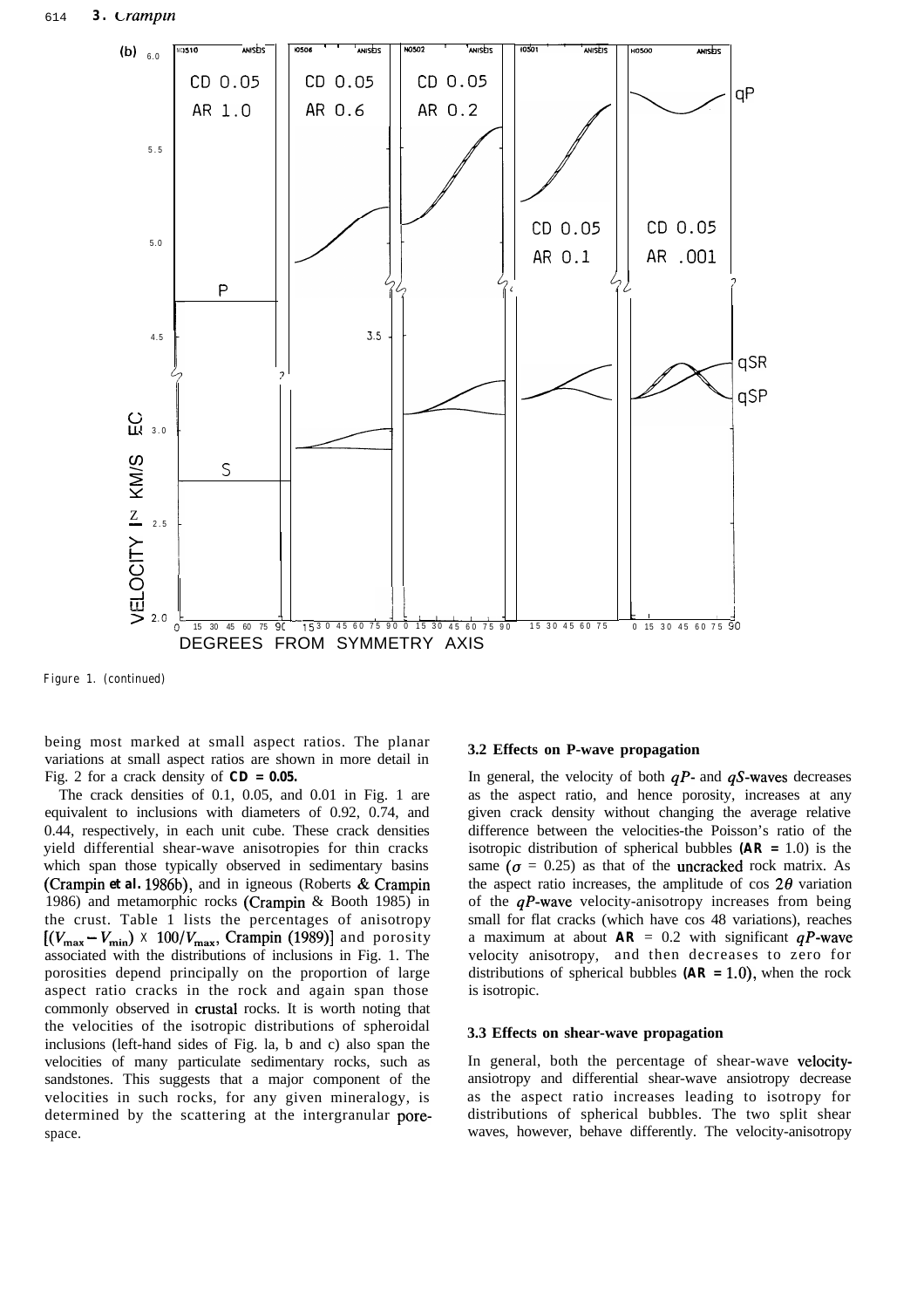

**Fiie 1. (continued)**

of the  $qSR$ -wave, polarized parallel to the crack face, decreases uniformly to zero as the aspect ratio increases to  $AR = 1.0$ , whereas the velocity-anisotropy of the  $qSP$ -wave, polarized at an angle to the crack face decreases more rapidly for small aspect ratios. (This is expected as the  $qSP$ -wave has particle displacements at an angle to the crack face and is more sensitive to the gap between the faces.) This means that the direction in which the shear-wave velocities intersect [in a line-singularity, Crampin (1989, 1991)] moves towards the axis of symmetry as the aspect ratio increases. This is seen most clearly in Fig. 2. This movement is most rapid for small aspect ratios. The point of intersection moves from approximately 60" to the symmetry axis for flat cracks to coincident with the symmetry direction for all aspect ratios greater than about 0.2. Over the whole range of aspect ratios, the velocities of the two shear waves touch tangentially in the direction of the symmetry axis in kiss-singularities (Crampin 1989, 1991), as they do for all transversely isotropic solids.

This behaviour of the shear-wave splitting is quite distinctive for variations of (small) aspect ratios, and variations in aspect ratio are inferred from the behaviour of shear-wave splitting before and after an  $M = 6$  earthquake

in California (Peacock et *al.* 1988; Crampin et *al.* 1990a) and before and after two small earthquakes in Arkansas (Booth et *al.* 1990). These temporal variations have been interpreted as the result of the elastic bowing (increase in aspect ratio) of fluid-filled EDA cracks as the stress builds up before the earthquake, followed by relaxation to flat cracks when the stress is released by the earthquake. Shear-wave splitting is sensitive to crack geometry. If the interpretation of these temporal changes in terms of varying aspect ratios is confirmed, it would suggest that it should be possible to monitor the detailed changes in reservoir rock during production and enhanced oil recovery operations by repeated shear-wave VSPs. (High-precision monitoring would require VSPs or cross-hole shooting to avoid the complexities associated with shear-wave interactions at the free suface.)

Note that for aspect ratios between about  $AR = 0.08$  and 0.20, the velocities of the two split shear waves are tangentially close, and there will be no shear-wave splitting in a cone of directions about the symmetry direction. The cone has a half angle of about  $35$ " for  $AR = 0.08$  and progressively decreases to tangential contact in a kisssingularity for aspect ratios less than about *AR = 0.2.*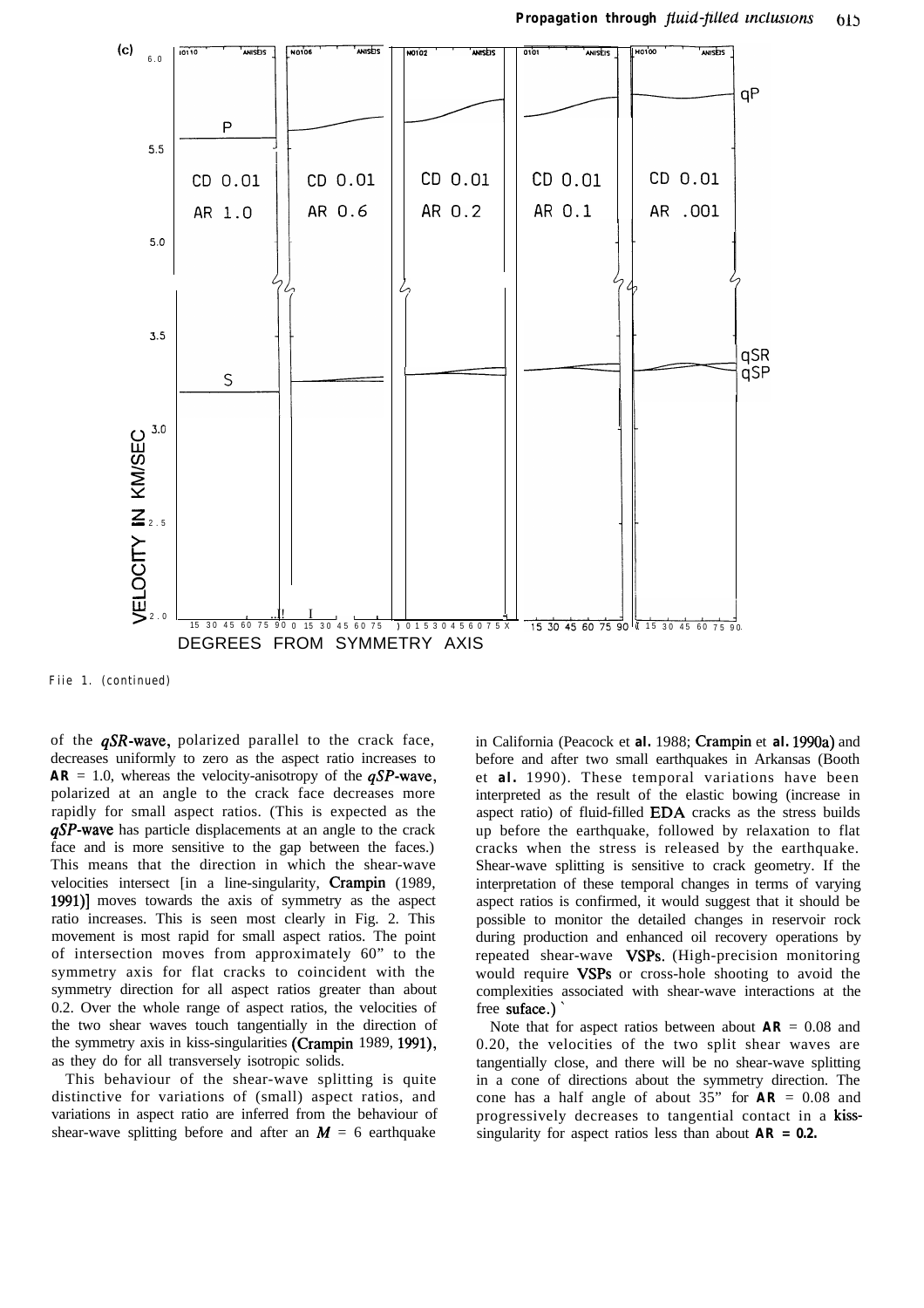

**Figure** 2. Variations in seismic body-wave velocities for aspect ratios of  $AR = 0.12$  to  $AR = 0.001$  for a crack density of CD = 0.05. Notation as in Fig. 1.

#### **3.4 Variations in 3-D**

Observations of shear-wave splitting in the crust appear to indicate that the inclusions in *in situ* rock are aligned vertically, striking perpendicular to the minimum horizontal compressional stress (Crampin 1987). Fig. 3 displays the 3-D

|  |  |  |  |  | <b>Table 1.</b> Properties of the distributions of inclusions in Fig. 1. |  |  |  |  |  |
|--|--|--|--|--|--------------------------------------------------------------------------|--|--|--|--|--|
|--|--|--|--|--|--------------------------------------------------------------------------|--|--|--|--|--|

| Crack<br>density     |                                                                                                                                                                                                                                                                                                                                                                                                                                          |  | Aspect ratio (AR = $d/a$ ) |  |                          |  |  |  |
|----------------------|------------------------------------------------------------------------------------------------------------------------------------------------------------------------------------------------------------------------------------------------------------------------------------------------------------------------------------------------------------------------------------------------------------------------------------------|--|----------------------------|--|--------------------------|--|--|--|
| $(CD =$<br>$N a^3/v$ |                                                                                                                                                                                                                                                                                                                                                                                                                                          |  |                            |  | 1.0 $0.6$ 0.2 0.1 <0.001 |  |  |  |
|                      |                                                                                                                                                                                                                                                                                                                                                                                                                                          |  |                            |  |                          |  |  |  |
|                      | $0.01 \begin{cases} \texttt{\$ \begin{array}{ l l } \texttt{\$ \begin{array}{ l l l } \texttt{\$}} \end{array}$ & & 0 & 1.2 & 2.0 & 1.9 & 0.40 \\ \text{anisotropy} \end{array}$ \\ 0.01 \begin{cases} \texttt{\$ \begin{array}{ l l l } \texttt{\$}} \end{array}$ & & 0.004 \\ \texttt{\$ \begin{array}{ l l l } \texttt{\$}} \end{array}$ & & 0.004 \\ \texttt{\$ \begin{array}{ l l l } \end{array}$ & & 0.004 \\ \texttt{\$ \begin{$ |  |                            |  |                          |  |  |  |
|                      |                                                                                                                                                                                                                                                                                                                                                                                                                                          |  |                            |  |                          |  |  |  |
|                      |                                                                                                                                                                                                                                                                                                                                                                                                                                          |  |                            |  |                          |  |  |  |
|                      |                                                                                                                                                                                                                                                                                                                                                                                                                                          |  |                            |  |                          |  |  |  |
|                      | <b>8 P-wave</b> 0 5.9 9.3 9.2 1.8<br>anisotropy<br>8 diff.shear-wave 0 3.4 5.3 5.5 5.6<br>anisotropy<br>8 porosity 21 13 4.2 2.1 <0.02                                                                                                                                                                                                                                                                                                   |  |                            |  |                          |  |  |  |
|                      |                                                                                                                                                                                                                                                                                                                                                                                                                                          |  |                            |  |                          |  |  |  |
|                      |                                                                                                                                                                                                                                                                                                                                                                                                                                          |  |                            |  |                          |  |  |  |
|                      |                                                                                                                                                                                                                                                                                                                                                                                                                                          |  |                            |  |                          |  |  |  |
|                      | $0.1 \begin{cases} \frac{8}{3} \text{ P-wave} & 0 & 11 & 17 & 17 & 3.0 \\ & \text{anisotropy} \\ \frac{8}{3} \text{ diff.shear-wave} & 0 & 6.6 & 10.2 & 10.7 & 10.7 \\ & \text{anisotropy} & 41 & 25 & a.4 & 4.2 & \text{<0.04} \\ \end{cases}$                                                                                                                                                                                          |  |                            |  |                          |  |  |  |
|                      |                                                                                                                                                                                                                                                                                                                                                                                                                                          |  |                            |  |                          |  |  |  |

It is worth noting that, conveniently, the percentage of differential shear-wave anisotropy for thin cracks (AR ≤ 0.02) is<br>approximately equal to the crack density times a hundred.

variations of the group velocity of the split shear waves through a selection of the inclusions in Figs 1 and 2 in equal-area projections (polar maps) over a hemisphere directions. (The centre point of the projection represents a shear wave travelling vertically, and the edge of the projection represents a shear wave travelling horizontally at the appropriate azimuth.) The inclusions are aligned striking east-west with a north-south symmetry axis. The crack density is  $CD = 0.05$  and aspect ratios range from  $AR = 0.001$  to 0.6. The behaviour for aspect ratios between 0.6 and 1.0 is similar apart from a change in the delay between the split shear waves, and is not shown in Fig. 3. The left-hand side of Fig. 3 shows the horizontal polarizations of the leading (faster) split shear waves,  $qS1$ , as seen by horizontal instruments, and the right-hand side shows the contoured time delays between the split shear waves  $(t_{\alpha S2} - t_{\alpha S1})$  for a normalized path length. [Note that the notation for split shear waves is changed. The only unambiguous notation for split shear waves not propagating in a direction of sagittal symmetry is to distinguish between the faster  $(qS1)$  and slower  $(qS2)$  arrivals (Crampin 1989).] The inner circle in Fig. 3 marks the theoretical shear-wave window at a horizontal free surface for plane-wave propagation at an angle of incidence of 35", for a Poissons's ratio of 0.25.

The direction in which the shear-wave velocities intersect (coincide) varies from approximately 60" from the symmetry axis for very small aspect ratios, to about 30" for an aspect ratio of  $AR = 0.1$ , and for  $AR$  greater than about 0.2 (see Fig. l), the two velocities only touch tangentially in the direction of the symmetry axis. The effect on the 3-D behaviour is to broaden the band of parallel polarizations in Fig. 3 progressively with increasing aspect ratio until the polarizations of the first arrival are parallel for all directions of propagation for  $AR > 0.2$ . Thus, the polarizations of the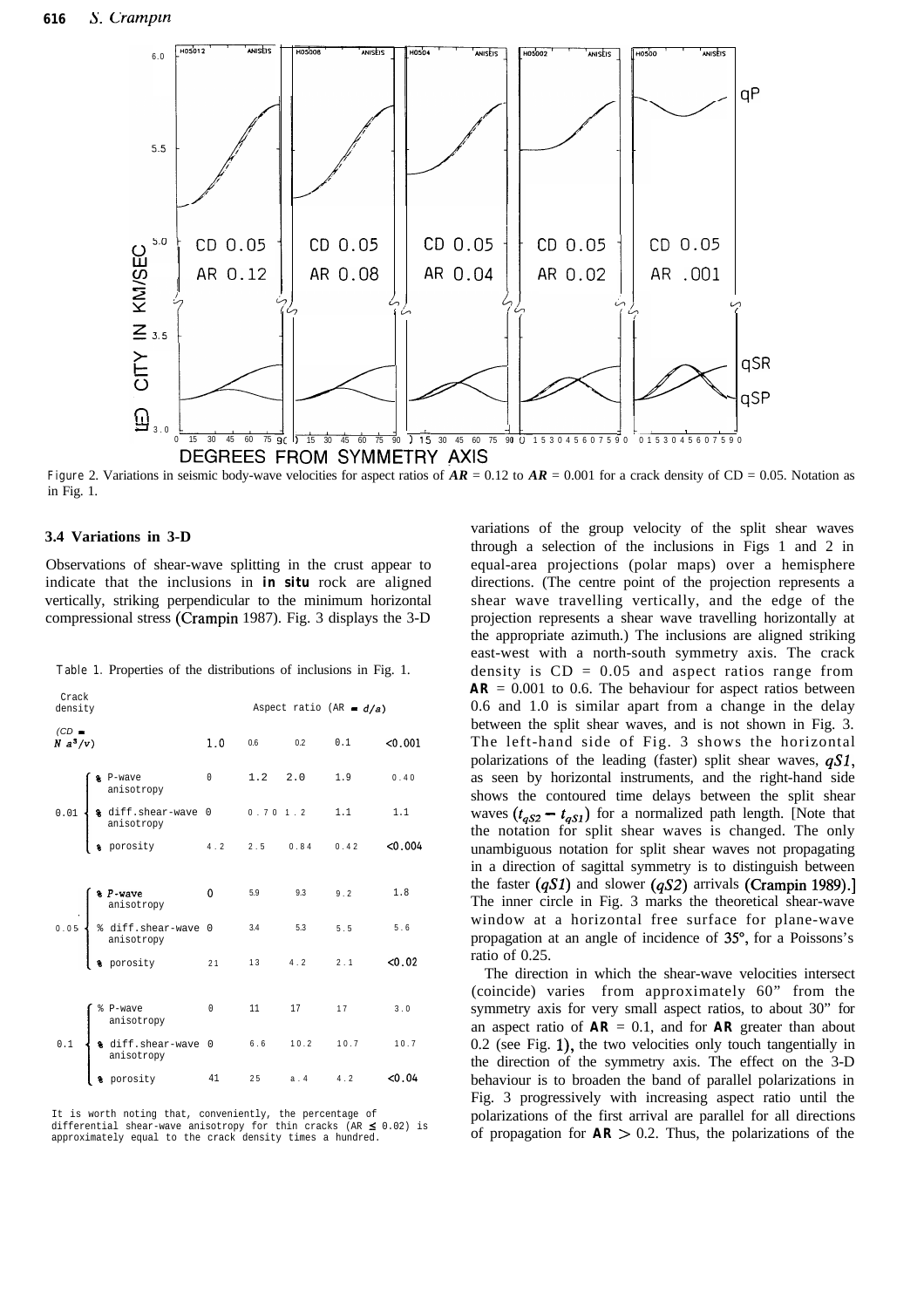

Figure 3. Equal-area projections over a hemisphere of directions of the 3-D pattern of behaviour of split shear waves propagating at the group velocity through a selection of the distributions of inclusions in Figs l(b) and 2, with the horizontal ases of symmetry north-south. The left-hand side shows polarizations of the leading (faster) split shear wave,  $qS1$ , as recorded by horizontal seismometers, and the right-hand side shows the time delays between the split shear waves contoured in ms km-'. The irregularities in the contour lines are due to the complexities of group-velocity propagation (Crampin 1991). There is a north-south section of the delays to the left of the contoured projection.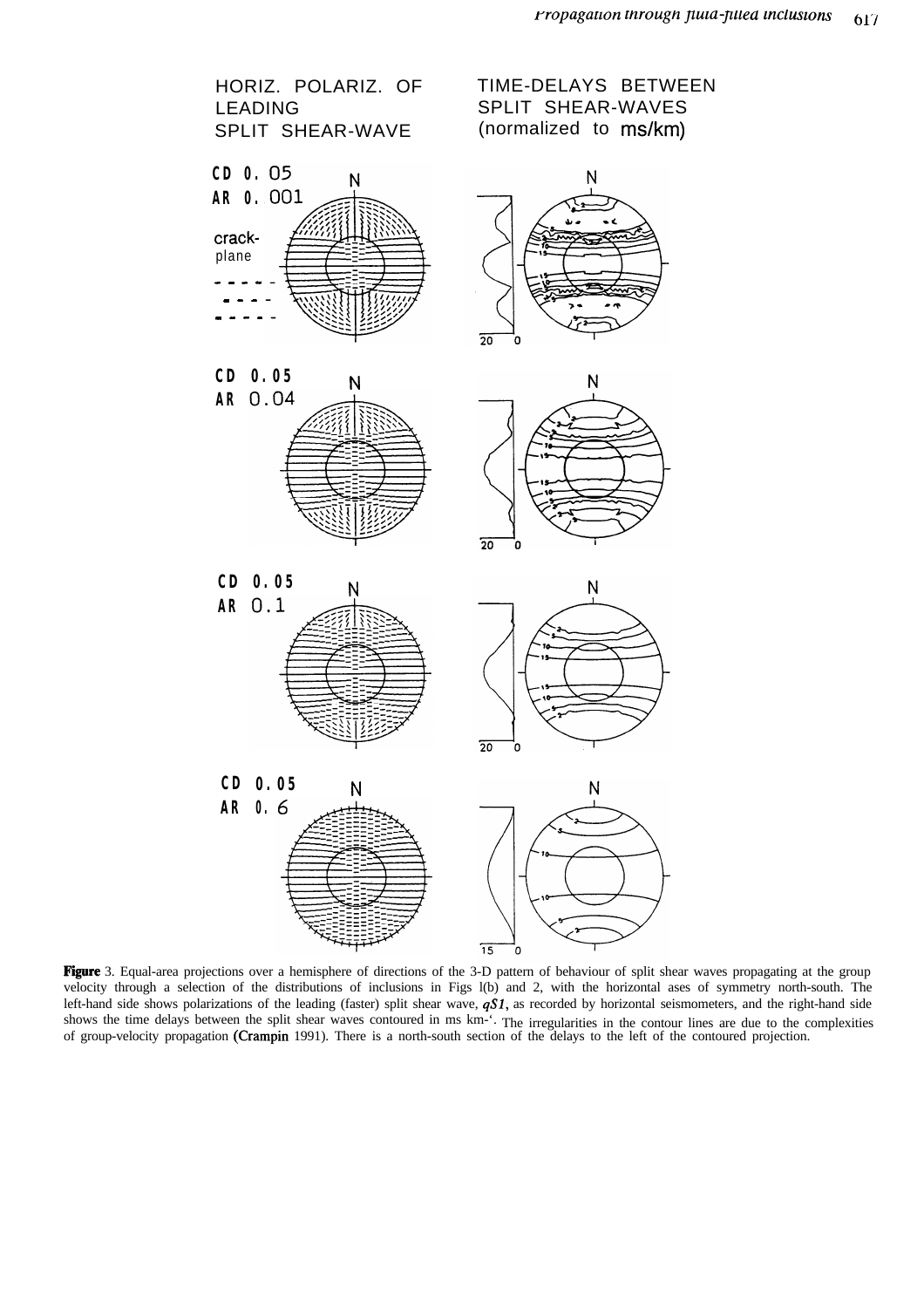leading split shear wave through thin parallel cracks are perpendicular to the axis of symmetry (and their horizontal projections are parallel to the strike of the cracks) only in a broad band across the centre of the projection, including almost the whole width of the shear-wave window. In contrast, the polarizations of the leading split shear waves propagating through flattened bubbles with  $AR \geq 0.2$  are perpendicular to the axis of symmetry for all directions of propagation.

The velocity variations in Figs 1 and 3 are almost identical for the range of aspect ratios from about  $AR = 0.1$  to about 0.2, for angles less than about 30" from the symmetry axis. Over this range of angles, the velocities are nearly coincident, and there is very little delay between the two shear waves, so that the shear waves radiated from the source will propagate unmodified by the anisotropy, except for, possibly, very high-frequency signals, or over very long paths. Note also that for distributions of inclusions with horizontal axes of symmetry, the situation believed common in the crust, these directions of negligible delays, which might be a distinctive and diagnostic characteristic, would be outside the shear wave window, and are unlikely to be observable along the nearly vertical ray paths in VSPs or reflection surveys.

# **4 MIXTURES OF OBLATE SPHEROIDS AND PARALLEL CRACKS**

Shapes of fluid-filled inclusions probably vary with rock type. In igneous and metamorphic rocks it is likely that, in some circumstances, there exist two distinct populations of cracks: inter- and intragranular microcracks of small aspect ratio (Simmons & Richter 1976), and approximately spherical bubbles (Shepherd 1990). Inclusions may move from one population to another: microcracks may heal into strings or planes of bubbles; and bubbles under the action of stress may coalesce into cracks. These transitions are probably relatively rapid and, in general, the two populations may intermingle but each retain their separate identity. The bubbles are expected to be generally smaller than a few tens of microns.

Figure 4 shows the velocity variations of such mixtures of bubbles  $(AR = 0.8)$  and flat cracks with an overall crack density of  $CD = 0.05$ , where the symmetry axes (normal to the flattening) are parallel. [The two distributions of cracks were combined with the technique of Hudson (1986) correct to the second order of crack/crack interactions.] The  $qP$ -waves range from a small cos  $2\theta$  variation for oblate spheroids to a cos 48 variation for flat cracks, and the shear waves show behaviour intermediate to the unmixed behaviour at the sides of the figure. The behaviour of the  $qP$ -waves and the shear waves taken separately would be indistinguishable from the range of unmixed inclusions with the same crack density in Figs l(b) and 2. The mixture might be recognized only if accurate measurements of both *qP-wave* velocities and shear-wave splitting could be compared. Other examples (not shown) suggest that similar results hold for mixtures with different aspect ratios.

Inclusions in sedimentary rocks are likely to consist principally of intergranular pore-spaces. Such pores are likely to be severely irregular. Rock physics experiments demonstrate that under relatively large stress, these spaces



Fiire 4. Velocity variations in mixtures of liquid-filled oblate spheroids  $(AR = 0.8)$  and flat cracks  $(AR = 0.001)$  in the ratios 1: 0, 3:1, 1:1, 1:3, and 0: 1, respectively. Notation as in Fig. 1.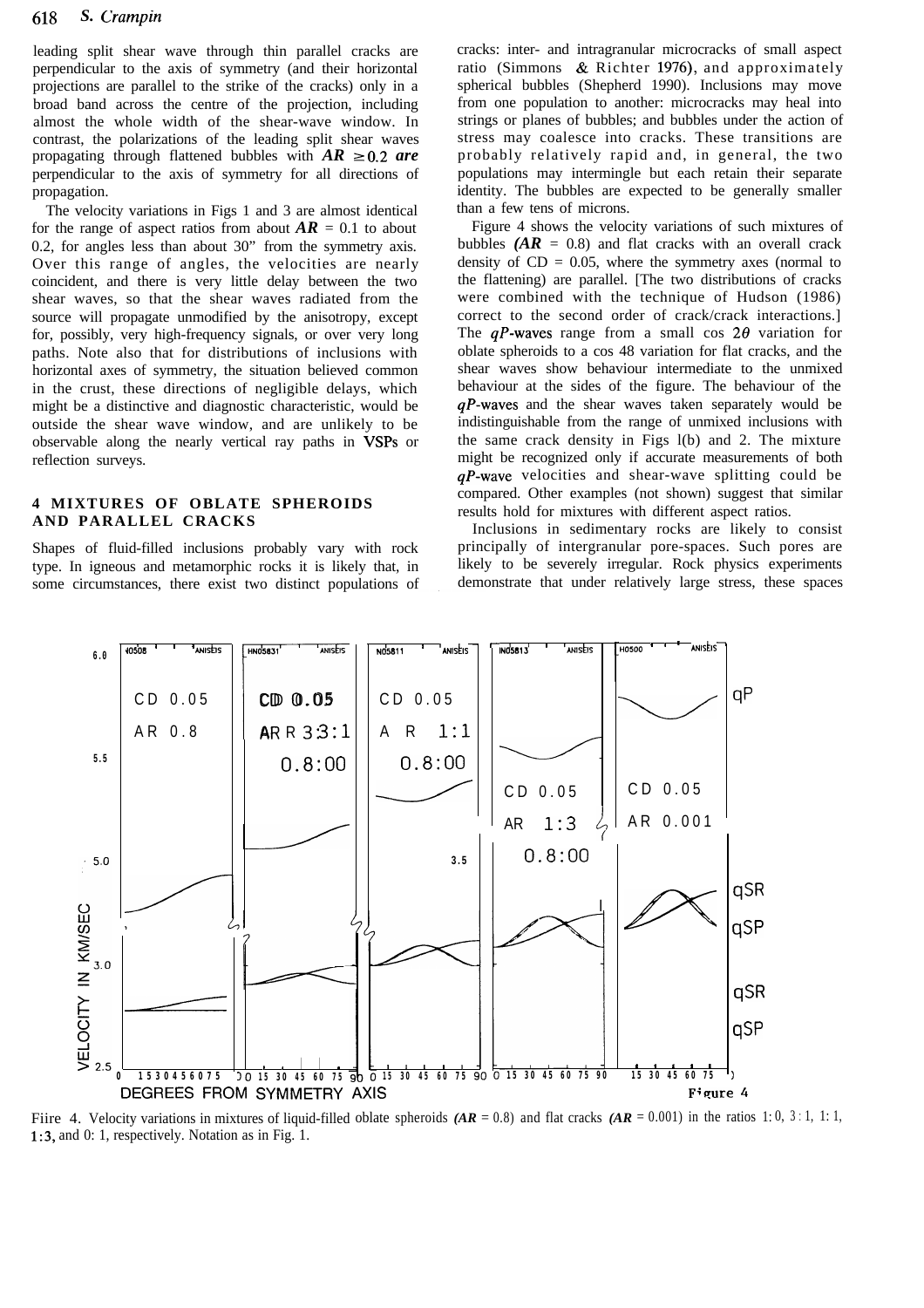deform, and the rock is rendered effectively anisotropic (Rai & Hanson 1988). Similar deformation is expected under the possibly smaller but long-lasting regional deviatoric stress field in the crust by processes such as subcritical crack growth (Atkinson 1984). This would result in the shear wave splitting observed in sedimentary basins (Alford 1986; Willis, Rethford & Bielanski 1986; Crampin *et al.* 1986b) and in poorly consolidated sediments (Crampin *et al.* 1986a).

The widely observed shear-wave splitting suggests that the irregular pores in sedimentary rocks do display preferential stress-induced orientations (Crampin 1987). The inclusions are also likely to include another population of crack shapes of much smaller fluid-filled bubbles within each grain, although the porosity of these microinclusions is likely to be so much smaller than that of the intergranular pore space, that the seismic effects of this second population of micro-inclusions may well be negligible. Shear waves propagating through such rock would sample enormous numbers of inclusions per wavelength, and any estimate of the behaviour of shear waves would have to be based on average properties. It is likely that the average properties would be very similar to those in an appropriate mixture such as that illustrated in Fig. 4, which again are very similar to those in the range of single-shaped inclusions in Figs 1 and 2.

#### **5 DISCUSSION**

Table 2 summarizes some of the observed behaviour of shear wave splitting which may be relevant to the physical shape of fluid-filled inclusions that cause the anisotropy in the crust.

#### **5.1 Polarizations of leading split shear wave generally parallel to direction of maximum compressional stress**

This was one of the earliest characteristic features of shear wave splitting in the crust to be recognized (Crampin, Evans & Üçer 1985). There is frequently a scatter of up to  $\pm 20^{\circ}$ about the stress direction, which is almost certainly due to the interaction of shear waves with irregular surface topography. In areas, where there is smooth topography and no low-velocity surface layers, the polarizations show least scatter (Kaneshima, Ando & Crampin 1987). The scatter in surface observations appears to have two distributions: a scatter about the mean direction at each recording site, probably caused by local topographic or subsurface irregularities; and a scatter of the mean polarization at each recording site about the stress direction, probably related to the average dip of the topography. There may be systematic deviations from parallel polarizations in sedimentary basins as a result of the anisotropy being a combination of EDA anisotropy and the transverse isotropy of periodic, or subperiodic, thin layers (PTL anisotropy). This combination results in orthorhomibc symmetry which has several fundamental differences from hexagonal symmetry (Bush & Crampin 1987; Crampin 1988, 1989).

The fundamental feature of the generally observed parallel polarizations in the crust (for ray paths within 35" of the vertical) is reproduced in distributions of both flattened bubbles and thin cracks as long as the minor axes and crack

**Table** 2. Summary of observations of shear-wave splitting in the uppermost  $10-20$  km of the crust.

1) Polarizations of leading split shear-waves are generally parallel or subparallel to the direction of maximum compressional stress (Crampin 1987).

2) Maximum azimuthal differential shear-wave anisotropy are generally between 1% and 5% in sedimentary, metamorphic, and igneous rocks (Crampin 1987), although anisotropy of over 20% has been observed in specific structural elements (Bamford and Nunn 1977; Johnston 1986).

3) Temporal changes in shear-wave polarizations have been observed before and after hydraulic pumping (Crampin and Booth 1989).

4) Temporal changes in delays between split shear-waves have been observed before and after earthquakes (Peacock *et al.* 1988; Crampin *et* al. 1990; Booth et al. 1990).

5) Delays do not always get smaller towards the sides of the broad band of parallel polarizations, as expected from theoretical behaviour (Figure 3).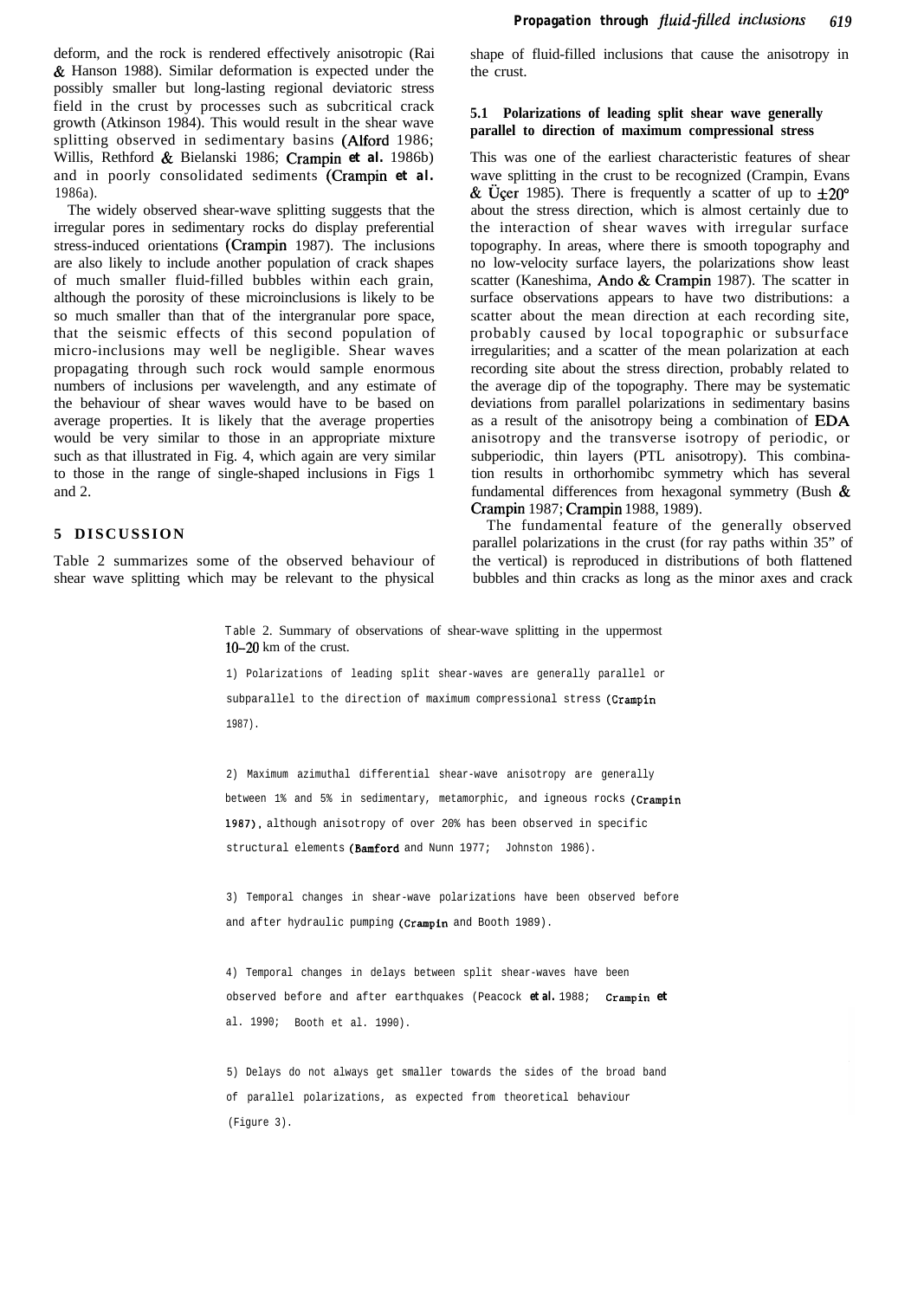#### 620 *3'. Crampin*

normals are parallel and horizontal (see Fig. 3). This is the orientation of industrial hydraulic fractures which, once below the immediate surface layers, are typically aligned vertical, striking perpendicular to the direction of minimum compressional stress, and hence parallel to the direction of maximum stress.

# **5.2 Maximum azimuthal differential shear-wave anisotropy of between 1 and 4 per cent**

There are at present too few published values of azimuthal anisotropy to draw firm conclusions; however, there are observations of maximum values at both ends of the range of percentages in sedimentary rocks (4 per cent, Crampin *et al.* 1986a; l-3 per cent, Crampin *et al.* 1986b) and igneous rocks (1 per cent, Peacock *et al.* 1988; 4 per cent, Roberts & Crampin 1986), and several at about 4 per cent in metamorphic regimes (booth *et al.* 1985; Kaneshima *et al.* 1987). It is remarkable that despite the range of dimensions and types of inclusion expected in sedimentary, igneous, and metamorphic rocks the percentage of differential shear-wave anisotropy should be in such a narrow range.

These values can be exceeded in heavily fractured localities. Bamford & Nunn (1977) found up to 20 per cent P-wave anisotropy in shallow refraction experiments in limestone pavements, due to near-surface joints and fractures. This implies a differential shear-wave anisotropy of about 23 per cent (Crampin, McGonigle & Bamford 1980). Similarly, Johnston (1986) found a remarkable 27.5 per cent differential shear-wave anisotropy in the top few hundred feet of the Austin Chalk in the Marcelina Creek field, Texas. Some areas of the Austin Chalk is known to be heavily fractured, and this is presumably the cause of this high anisotropy.

# **5.3 Temporal changes in shear-wave polarizations observed before hydraulic fracturing**

Crampin & Booth (1989) report changes in the polarizations of the faster split shear waves before and after hydraulic fracturing in the Cambourne School of Mines hot dry rock experiment, 1982, Cornwall. The faster split shear waves were parallel to the measured directions of the local stress before pumping, and parallel to joints on surface outcrops after pumping. The difference is only between  $5$ " and  $10^{\circ}$ , but appears to be outside the error limits. This was interpreted as the hydraulic pumping dilating incipient joints in the *in situ* granite (at a small angle to the stress direction) that were previously held closed and transparent to shear waves. Thus, before pumping, the shear waves were parallel to the stress-oriented EDA cracks, and parallel to the newly opened joints after pumping, where the newly opened hydraulic fractures had reoriented the EDA cracks. This indicates that the polarizations of EDA cracks are sensitive to the stress directions, so that changes in these directions can be monitored by shear-wave splitting.

# **5.4 Temporal changes in delays before and after earthquakes**

Peacock *et al.* (1988) and Crampin *et al.* (1990a) report temporal changes in shear wave splitting at one of the

stations of the Anza seismic network before and after the  $M = 6$  North Palm Springs earthquake of July 8 1986. (The station, KNW, was the only recording site above sufficient small earthquakes to show the anomaly.) The effects could be simulated by the elastic 'bowing' (increasing aspect ratio) of EDA cracks as the stress builds up before the earthquake, and the 'thinning' (decrease of aspect ratio) as the stress relaxes following the earthquake. Booth *et al.* (1990) reported similar variations in shear-wave splitting before and after much smaller events  $(M < 4)$  above the Enola swarm, Arkansas, 1982. The data at Enola were sparse, but are consistent with the observations at Anza.

The form of the reported temporal variations suggests that the shape of the fluid-filled EDA cracks, in at least igneous and metamorphic rocks, can be simulated by thin parallel cracks. This is not necessarily expected in sedimentary rocks, although Rai & Hanson (1988) have shown that under uniaxial stress the behaviour of sandstone can be modelled by flat cracks parallel to the direction of stress.

[Note that Aster, Shearer  $\&$  Berger (1990) have reported examining the data set, where Peacock *et al.* (1988) and Crampin *et al.* (1990a) find temporal variations, with an automatic technique in an attempt to get a more objective assessment of shear-wave splitting. They find no evidence for temporal variations, but Crampin *et al.* (1990b) have shown that the parameters derived from the automatic technique of Aster *et al.* do not correlate with any identifiable features of the seismic records, and conclude that the automatic technique as used by Aster *et al.* is neither objective or meaningful in assessing shear-wave splitting above small earthquakes.]

# 5.5 Delays not always getting smaller towards the edge of the shear-wave window, as expected theoretically for thin liquid-filled cracks

Delays do not generally decrease away from the plane of the cracks, as expected from Fig. 3. The only examples where this has been clearly seen happen to have been for ray paths in granite batholiths: above shallow events induced by hydraulic pumping in hot dry rock experiments in Cornwall (Roberts & Crampin 1986); and above seismic events beneath a batholith recorded at MY0 in the Abuyama network in Japan (Kaneshima *et al.* 1987). The significance of these observations being confined to granite batholiths has not been identified, but may be because of the absence of significant low-velocity near-surface layers in granite, which usually disturb the shear-wave ray paths.

#### **5.6 Connectivity (permeability)**

The figures in this paper refer specifically to isolated fluid-filled inclusions. Although such isolated inclusions may be found in impermeable hard rocks, in porous sedimentary rocks, particularly in reservoir rocks of economic significance, the interconnectivity of inclusions is likely to be high, and this will modify the internal stress field and hence modify seismic wave propagation.

There are no published formulations for the elastic properties of rocks containing pores linked by fluid paths, and it is not clear how the effects would differ from those of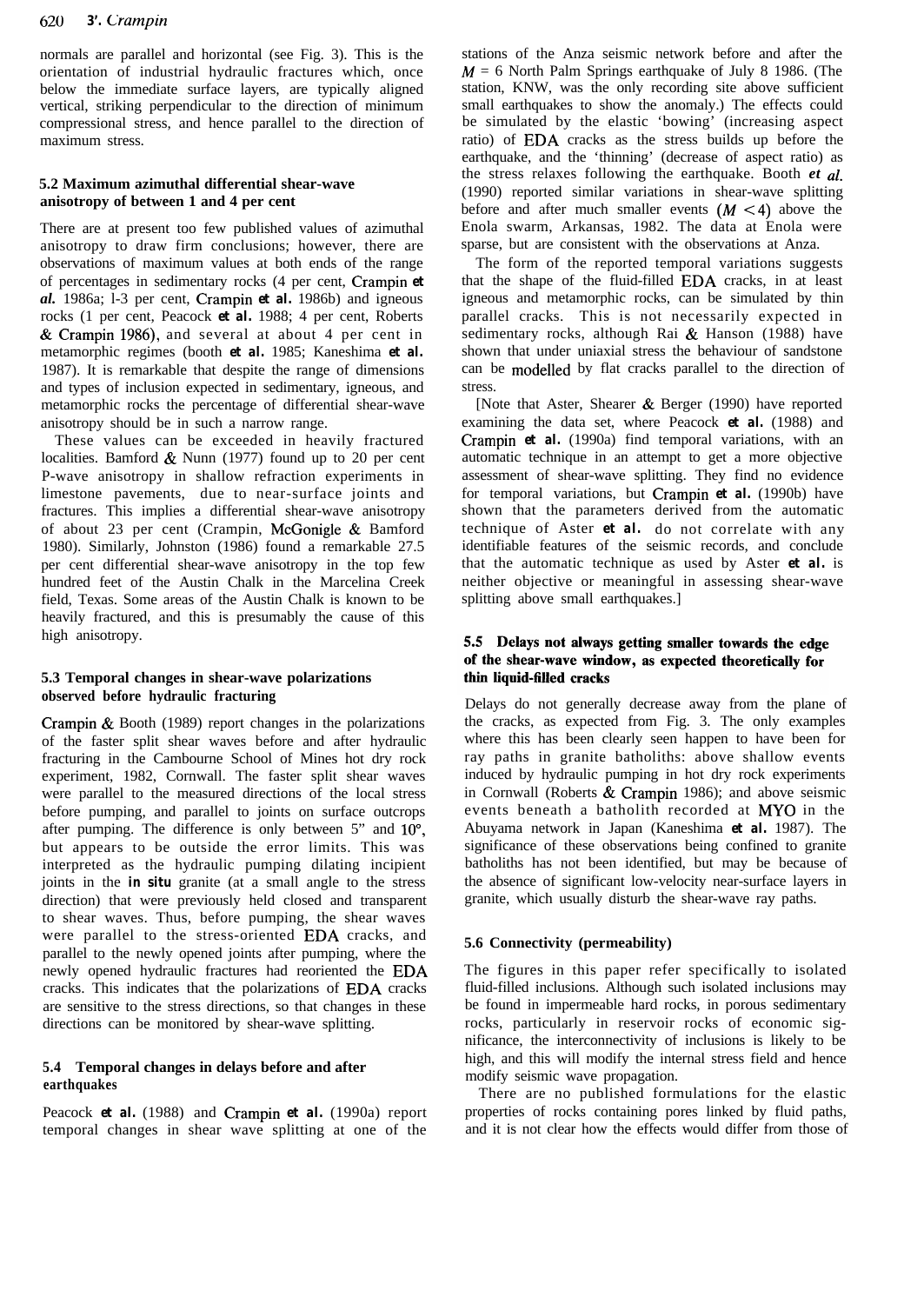isolated inclusions modelled in this paper. There are two considerations which suggest that there may be no major differences between the effects of isolated and connected EDA cracks, although the actual elastic constants may differ in detail. The first is that the dimensions of inclusions are small, probably submillimetre or less, and any crack connections are also likely to be small. Since the wavelengths of seismic signals are tens to hundreds of metres, the statistical sampling is extraordinarily good, and it is possible, that the effects of small-scale connections will also be small. The second consideration is that permeability frequently also displays anisotropy, and thin parallel parallel connection channels are likely to behave as parallel cracks, and the effects might well be modelled by mixtures of oblate spheroids and thin parallel cracks as in Fig. 4: in which case the figures and discussions in this paper could still be largely correct.

#### **6 CONCLUSIONS**

(1) The behaviour of shear wave splitting is distinctively different in distributions of stress-aligned oblate spheroids (elliptical pores) and stress-aligned flat cracks. The differences are most marked for small variations of aspect ratio of flat cracks.

*(2)* Shear-wave splitting is sensitive to the details of the geometry of, particularly, small aspect-ratio cracks. Such variations appear to have been observed before and after one large and two small earthquakes, and before and after hydraulic fractures. This suggests that it may be possible to use repeated VSPs to monitor the internal crack geometry of reservoir rocks as hydrocarbon is depleted and monitor the progress *in situ* of enhanced oil recovery (EOR).

(3) Flat cracks have only small effect on the velocities of  $qP$ -waves. The principal effect of increasing aspect ratio is to introduce a marked velocity anisotropy of the  $qP$ -wave with a cos 28 variation with direction. This near-ellipticity of the  $qP$ -wave velocity variations rapidly reaches a maximum at about  $\mathbf{AZ?} = 0.2$ , and then slowly decreases until the rock is isotropic at an aspect ratio of 1.0.

(4) The scattering due to homogeneous distributions of fluid-filled spheres causes (isotropic) reductions in seismic velocities in rock similar to the velocities in particulate rocks (such as sandstones) made up of grains of higher velocity material (such as quartzites).

(5) This paper demonstrates that the previous analyses of shear-wave splitting on propagation through distributions of small aspect-ratio cracks can be consistently extended to distributions of oblate spheroids. There are many similarities in behaviour, but there are some distinguishing features that may be recognized by their effect on shear wave splitting.

#### **ACKNOWLEDGMENTS**

I thank Dr Jan Douma for allowing me to use his program for calculating Nishizawa's formulation, and Drs David C. Booth and Colin D. MacBeth for their comments on the manuscript. I also thank Don Winterstein for a very detailed review of the manuscript. The work was partially supported by the Edinburgh Anisotropy Project and the Natural Environment Research Council, and is published with the approval of the Director of the British Geological Survey (NERC).

#### **REFERENCES**

- Alford, R. M., 1986. Shear data in the presence of azimuthal anisotropy: Dilley, Texas, *Expanded Abstracts, S&h Ann. Int. SEG Mtg, Houston,* pp. 476-479.
- Aster, R. C., Shearer, P. M. & Berger, J., 1990. Quantitative measurements of shear wave polarizations at the Anza seismic network, Southern California-implications for shear wave splitting and earthquake prediction, *J. geophys. Res., 95, 12* 449-12 473.
- Atkinson, B. K., 1984. Subcritical crack growth in geological materials, *J. geophys. Res., 89,* 4077-4114.
- Bamford, D. & Nunn, K. R., 1977. *In situ* seismic measurements of crack anisotropy in the carboniferous limestone of Northwest England, *Geophys. Prosp., 27,322-338.*
- Booth, D. C., Crampin, S., Evans, R. & Roberts, G., 1985. Shear wave polarizations near the North Anatolian Fault-I. Evidence for anisotropy-induced shear-wave splitting, *Geophys. J. R. astr. Sot., 83,* 61-73.
- Booth, D. C., Crampin, S., Lovell, J. H. & Chiu, J.-M., 1990. Temporal changes in shear wave splitting during an earthquake swarm in Arkansas, *J. geophys. Res.,* 95, 11151-11164.
- Bush, I. & Crampin, S., 1987. Observations of EDA and PTL anisotropy in shear-wave VSPs, *Expanded Abstracts, 57th Ann. Int. SEG Mtg, New Orleans,* pp. 646-649.
- Crampin, S., 1981. A review of wave motion in anisotropic and cracked elastic-media, *Wave Motion, 3,* 343-391.
- Crampin, S., 1984. Effective elastic-constants for wave propagation through cracked solids, *Geophys. J. R. astr. Sot., 76,* 135-145.
- Crampin, S., 1985. Evaluation of anisotropy by shear-wave splitting, *Geophysics, 50,* 142-152.
- Crampin, S., 1987. Geological and industrial implications of extensive-dilatancy ansiotropy, *Nature, 328,491-496.*
- Crampin, S., 1988. Non-parallel shear-wave polarizations in sedimentary basins, *Expanded Abstracts, 5&h Ann. Int. SEG Mtg, Anaheim,* vol. 2, pp. 1130-1132.
- Crampin, S., 1989. Suggestions for a consistent terminology for seismic ansiotropy, *Geophys. Prosp, 37, 753-770.*
- Crampin, S., 1990. Alignment of near-surface inclusions and appropriate crack geometries for geothermal hot-dry-rock experiments, *Geophys. Prosp., 38,* 621-631.
- Crampin, S., 1991. Effects of singularities on shear wave propagation in sedimentary basins, *Geophys. J. Int.*, submitted.
- Crampin, S. & Booth, D. C., 1985. Shear-wave polarizations near the North Anatolian Fault-II. Interpretation in terms of crack-induced anisotropy, *Geophys. J. R. astr. Sot., 83, 75-92.*
- Crampin, S. & Booth, D. C., 1989. Shear wave splitting showing hydraulic dilatation of pre-existing joints in granite, *Sci. Drill.,* 1, 21-26.
- Crampin, S., Evans, R. & Atkinson, B. K., 1984. Earthquake prediction: a new physical basis, *Geophys. J. R. astr. Soc.*, 76, 147-156.
- Crampin, S., Evans, R. & Üçer, S. B., 1985. Analysis of records of local earthquakes: the Turkish Dilatancy Projects (TDPl and *TDP2), Geophys. J. R. astr. Sot., 83,* 1-16.
- Crampin, S., McGonigle, R. & Bamford, D., 1980. Estimating crack parameters from observations of P-wave velocity anisotropy, *Geophysics, 45, 345-360.*
- Crampin, S., Booth, D. C., Evans, R., Peacock, S. & Fletcher, J. B., 1990a. Changes in shear-wave splitting at Anza near the time of the North Palm Springs earthquake, *J. geophys. Res.,* 95, 11197-11212.
- Crampin, S., Booth, D. C., Evans, R., Peacock, S. & Fletcher, J. B., 1990b. Response to comments by Aster *et al.* (1990) about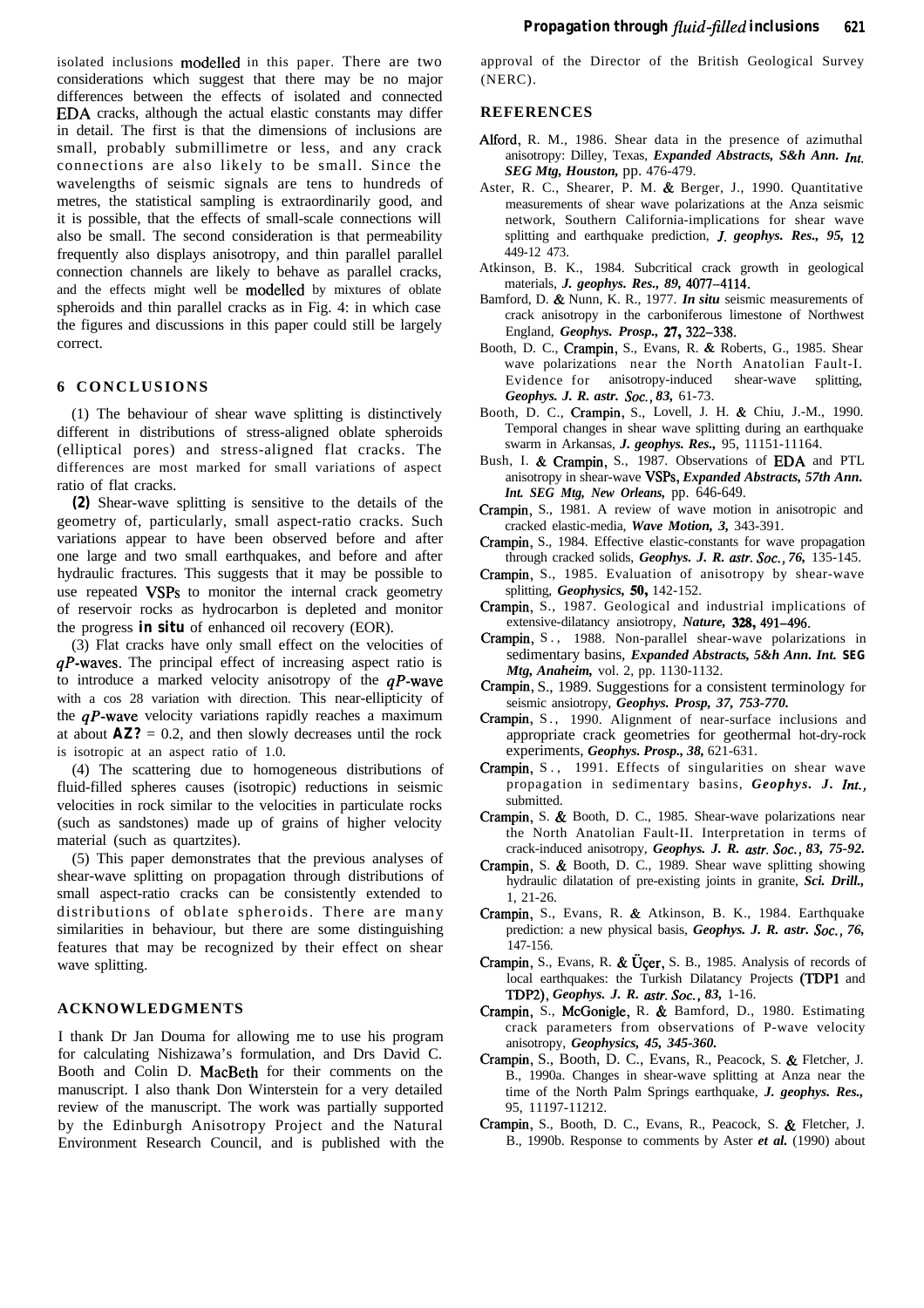temporal variations in shear wave splitting observed by Peacock *et al.* (1990) and Crampin *et al.* (1990), *J. geophys. Res.,* in press.

- Crampin, S., Booth, D. C:, Krasnova, M. A., Chesnokov, E. M., Maximov, A. B. & Tarasov, N. T., 1986a. Shear wave polarizations in the Peter the First Range indicating crack-induced ansiotropy in a thrust-fault regime, *Geophys. J. R. astr. Sot., 84,401-412.*
- Crampin, S., Bush, I., Naville, C. & Taylor, D. B., 1986b. Estimating the internal structure of reservoirs with shear wave VSPs, *Leading Edge, 5,* 11, 35-39.
- Douma, J., 1988. The effect of the aspect ratio on crack-induced anisotropy, *Geophys. Prosp., 36,* 614-632.
- Douma, J. & Crampin, S., 1990. The effect of changing aspect ratio of aligned cracks on shear wave VSPs: a theoretical study, *J. geophys. Res., 95,* 11293-11300.
- Eshelby, J. D., 1957. The determination of the elastic field of an ellipsoidal inclusion, and related problems, *Proc. R. Sot.* Lond., A, 241, 376-396.
- Fyfe, W. S., Price, N. J. & Thompson, A. B., 1978. *Fluiats in the Earth's crust, Developments in Geochemistry,* vol. 1, Elsevier, Amsterdam.
- Hubbert, M. K. & Willis, D. G., 1957. Mechanics of hydraulic fracturing, *Trans. AZMME,* **210,** 153-170.
- Hudson, J. A., 1980. Overall properties of a cracked solid, *Math. Proc. Camb. Phil. Sot., 88,* 371-384.
- Hudson, J. A., 1981. Wave speeds and attenuation of elastic waves in material containing cracks, *Geophys. J. R. astr. Sot., 64,* 133-150.
- Hudson, J. A., 1986. A higher order approximation to the wave propagation constants for a cracked solid, *Geophys. J. R. astr.* Soc., 87, 265-274.
- Johnston, D. H., 1986. VSP detection of fracture-induced velocity anisotropy, *Expanded Abstracts, 56th Ann. Int. SEG Mtg, Houston,* pp. 464-468.
- Kaneshima, S., Ando, M. & Crampin, S., 1987. Shear-wave splitting above small earthquakes in the Kinki District of Japan, *Phys. Earth. planet. Inter., 45, 45-58.*
- Nishizawa, O., 1982. Seismic velocity anisotropy in a medium containing oriented cracks-transversely isotropic case, *J. phys. Earth, 30,* 331-347.
- Nur, A. & Simmons, G., 1969. Stress-induced velocity anisotropy in rock: An experimental study, *J. geophys. Res., 74, 6667-6674.*
- Peacock, S., Crampin, S., Booth, D. C. & Fletcher, J. B., 1988.

Shear-wave splitting in the Anza seismic gap, Southern California: temporal variations as possible precursors, *J. geophys. Res., 93, 3339-3356.*

- Rai, C. S. & Hanson, K. E., 1988. Shear-wave velocity anisotropy in sedimentary rocks: a laboratory study, *Geophysics, 53,* 800-806.
- Roberts, G. & Crampin, S., 1986. Shear-wave polarizations in a Hot-Dry-Rock geothermal reservoir: anisotropic effects of fractures, *Int. J. Rock Mech. Min. Sci. Geomech. Abst., a,* 291-302.
- Shepherd, T. J., 1990. Fluid inclusions: the geological link between fluid-filled microcracks and shear-wave anisotropy, *J. geophys. Res.,* 95, 11 115-11 120.
- Simmons, G. & Richter, D., 1976. Microcracks in rocks, in *Physics and Chemistry of Rocks,* pp. 105-137, ed. Strens, R. G. J., John Wiley and Sons, New York.
- Smith, D. L. & Evans, B., 1984. Diffusional crack healing in quartz, *J. geophys. Res., 89,* 4125-4135.
- Willis, H. A., Rethford, G. L. & Bielanski, E., 1986. Azimuthal anisotropy: occurrence and effect on shear wave quality, *Expanded Abstracts, S&h Ann. Int. SEG Mtg, Houston,* pp. 479-481.

#### **APPENDIX : WAVE PROPAGATION THROUGH ELONGATED SPHEROIDS**

Figure Al shows velocity variations and equal-area projections of polarizations and delays for shear waves propagating through distributions of elongated spheroids. The crack density is  $CD = 0.1$  and the aspect ratio *AR* = 2.0. There are two distinct differences from the behaviour of oblate spheroids: the P-wave velocity variation shows a 180" phase difference, having a maximum value parallel to the symmetry axis, instead of a minimum; and the polarization of the leading split shear wave is parallel instead of perpendicular to the symmetry axis, but still parallel to. the direction of maximum stress. Increasing the aspect ratio, so that the inclusions become more needle-like, increases the velocity-anisotropy of the P-wave, and increases the delay between the split shear waves, but the general pattern of variations in Fig. Al persists.